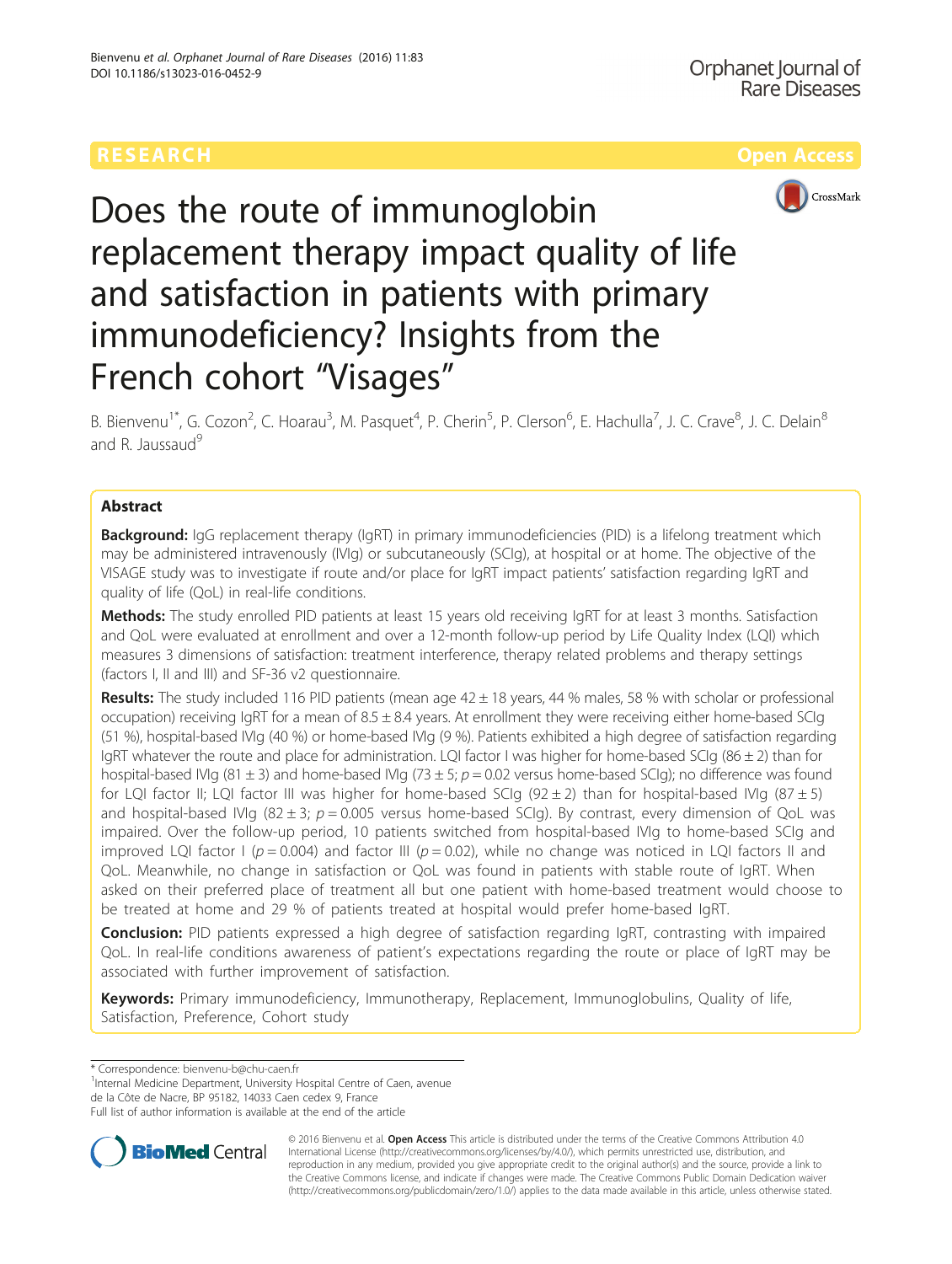#### Background

Primary immunodeficiency diseases (PIDs) encompass a large group of rare heterogeneous genetic diseases with various degrees of impairment of innate or adaptive immune systems. Most of them like agammaglobulinemia, X-linked agammaglobulinemia, common variable immune deficiency (CVID), severe combined immunodeficiency (SCID), and immunoglobulin subclass deficiency associated with recurrent infections, are characterized by a low level of circulating immunoglobulins (Ig). Ig deficiencies expose the patient to longer, more frequent, and more severe infections, affecting mainly lungs and bowel [[1\]](#page-7-0). PIDs have a negative impact on personal and professional activities, social relationships, fatigue and anxiety thus impairing quality of life [\[2](#page-7-0)–[9](#page-7-0)]. The French National Reference Center for Primary Immune Deficiencies (CEREDIH) has recently issued recommendations about the prevention of infections [\[10\]](#page-7-0) promoting the role of Ig replacement therapy (IgRT) and protection from infection. IgRT increases the level of circulating IgG [\[11](#page-7-0)], prevents infections, prolongs survival and enhances quality of life [\[3](#page-7-0), [12](#page-7-0)–[17\]](#page-7-0). The residual circulating IgG target concentration is 8 g/L in practice [\[10\]](#page-7-0). IgRT is usually a life-long treatment except for patients with SCID in whom IgRT is indicated during the period before curative treatment (allogenic hematopoietic stem cell transplant or gene therapy). IgRT is commonly administered by intravenous (IVIg) or subcutaneous route (SCIg). IVIg are infused at 3-to-4-week intervals over 2- 4 h, most often at hospital, even if IVIg treatment is possible at home with the intervention of a third person. SCIg are administered usually once or twice weekly over 1–2 h, mostly at home; the use of compact programmable pumps allows the patient to keep moving and attending his/her usual daily activities. Generally, SCIg require more frequent injections of a smaller volume but with lower impact on the patient's activity and no requirement of a venous bed of good quality. IVIg require monthly injections which last longer and have a greater impact on patient's activities. IVIg and SCIg share similar efficacy in preventing infections [[18](#page-7-0)–[21](#page-7-0)] but IVIg are responsible for supraphysiological peaks in serum IgG concentrations immediately after the infusion, followed by rapid fall in the next few days and progressive decrease over 3 to 4 weeks [\[21](#page-7-0)–[23\]](#page-7-0). On the other hand, SCIg allow more stable serum IgG levels between injections [\[17](#page-7-0), [22](#page-7-0), [24\]](#page-7-0). Local reactions are more frequent with SCIg whereas general systemic reactions are more often observed with IVIg [\[14](#page-7-0), [18](#page-7-0), [22, 25](#page-7-0)–[27\]](#page-7-0), a point that could be explained by supraphysiological Ig peaks [[17](#page-7-0)]. Both routes have comparable efficacy in the prevention of serious bacterial infections [\[28\]](#page-7-0). In addition, SCIg are more cost-effective through a reduction of lost work days [\[29](#page-7-0)]. Home-based treatment seems to be associated with better quality of life when compared to hospital-based IgRT, whatever the administration route is [[30](#page-7-0)]. Patients' preference is, however, not univocal. Some patients prefer to receive injections at hospital because of the ease of organization and the quality of care and follow-up; while others prefer homebased treatment due to the lower impact on daily activities. These dimensions are encompassed in the general concept of satisfaction regarding the treatment [[31\]](#page-7-0).

### **Methods**

#### **Objectives**

The objective of the VISAGES study was to describe, over a 12-month follow-up period and in real-life conditions, patients' satisfaction regarding IgRT and QoL in regard to modalities of IgRT (IVIg or SCIg, hospitalbased or home-based treatment).

#### Ethics

The non-interventional nature of the research protocol was confirmed by the French Ethics Committee "Comité de Protection des Personnes - Ile-de-France V". The study protocol and related documents (CRF, informed consent form) gained approval from the French Medical Research Data Processing Advisory Committee ("Comité Consultatif sur le Traitement de l'Information en matière de recherche dans le domaine de la Santé", CCTIRS). The French Information Technology and Privacy Commission ("Commission Nationale de l'Informatique et des Libertés", CNIL) approved the research protocol and related data collection.

#### Methods

The VISAGES study was a prospective, noninterventional cohort study conducted in France in PID patients, who were receiving IgRT for at least 3 months at the time of enrollment and who were planning to pursue IgRT for at least 12 further months. Patients who were participating in a clinical trial could not be enrolled. Patients were recruited by hospital centers highly experienced in the management of PIDs and were followed up under real-life conditions for 12 months after enrollment. Given its observational nature, the study did not modify the usual medical care of the patients. The type, dose, and route of IgRT were entirely left up to the physician's discretion.

Collected data included demographics, body mass index, lifestyle, occupation and past and concomitant diseases. The type, number and severity of infectious events within the 12 months preceding enrollment were reported at enrollment and prospectively collected over the follow-up period. Severe infections were defined as meningitis, pneumonia, sepsis, osteitis, or visceral abscess. History of IgRT was collected. IgG serum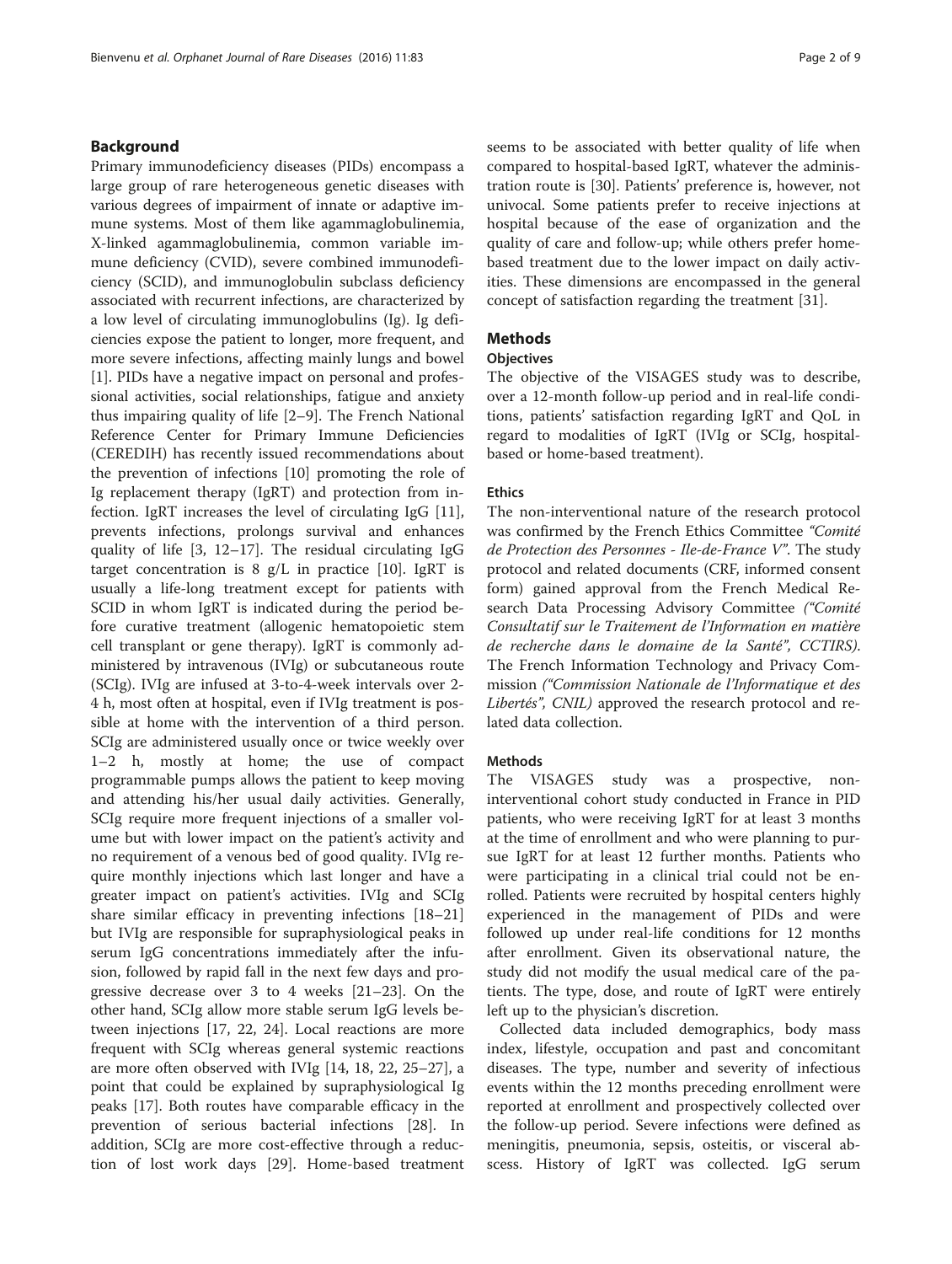concentration was reported when monitored. Patients' satisfaction was assessed by the Life Quality Index (LQI) [[32\]](#page-7-0), a self-administered questionnaire which comprises three independent factors named treatment interference (factor I), therapy related problems (factor II), and therapy settings (factor III). Quality of life was assessed at enrollment and at each visit by the self-administered SF-36 v2 scale in patients over 15 years and the selfadministered CHQ-PF50 questionnaire in younger patients. For SF-36 v2, using norm-based scoring, each health domain scale and summary of physical and psychosocial health measures, from 0 (worse health) to 100 (better health) were scored to have the same mean (50) and standard deviation (10) as in the general US population. Compliance was prospectively evaluated by questions related to potential difficulty to be supplied with immunoglobulins and the occurrence of delayed or missed injections between visits. The patient was instructed to fill in a diary after each immunoglobulin injection providing details on the route of administration and on local and general reactions. At enrollment, patients were asked about their preferred place for IgRT administration if they could choose it.

We report results in patients at least 15 years old, which is the lower age for the use of the SF-36 scale.

#### **Statistics**

Sample size calculation was based on the estimation of the mean of each factor of LQI. Assuming a common standard deviation of 25 for each factor [[32\]](#page-7-0), a sample size of 139 patients was required to estimate each mean with a two-sided 95 % confidence interval of 4. Quality of life and patients' satisfaction regarding IgRT was evaluated using a mixed model with the place (hospital or home) and the route for administration (IVIg or SCIg), and place by route interaction as fixed factors and center as random factor. Contrasts between groups were estimated along with their 95 % confidence interval (CI). The type 1 error risk has not been adjusted. Analyses have been performed independently for each of the 3 LQI factors, the physical component, the mental component and every dimension of the SF-36 v2 questionnaire. Changes were calculated as last documented value (endpoint) minus baseline. Changes were compared between patients who switched from IVIg to SCIg during the follow-up period and those who did not change the modalities of IgRT. Due to their small number, no analysis could be performed for patients who switched from SCIg to IVIg. Within-group changes were tested with signed test for paired data. Between-groups comparisons used analyses of variance with adjustment for baseline value. Same analyses were conducted between patients who changed from hospital-based to home-based IgRT over the follow-up period and those whose place for

IgRT remained unchanged. The annual incidence rate of infections was estimated by a negative binomial model with Pearson's scale using the logarithm of the follow-up duration (in years) as an offset term. The statistical analysis was conducted with the SAS 9.3. software (SAS Institute Cary, NC, USA).

#### Results

#### Population

At 35 hospital centers 116 patients who were at least 15 years of age were enrolled. Patient characteristics are detailed in Tables 1 and [2.](#page-3-0) Patients were 15 to 84 years old, 44.0 % were males. 19.0 % were living alone and 57.4 % had a professional occupation or frequented school. PID was diagnosed more than 10 years before the inclusion (median 6.6 years) and IgRT was started  $8.5 \pm 8.4$  years prior to inclusion (median 5.6 years). Patients were suffering from agammaglobulinemia  $(n = 1)$ , X-linked agammaglobulinemia  $(n = 5)$ , hypogammaglobulinemia ( $n = 9$ ), CVID ( $n = 76$ ), severe combined immunodeficiency ( $n = 4$ ), IgG subclass deficiency ( $n = 12$ ) or of other types of PID  $(n = 9)$ . 81 patients were suffering from at least one concomitant disease. Most frequent or relevant comorbidities were anemia in 8 patients, fibromyalgia in 6 patients, psoriasis in 6 patients, asthma in 4 patients, thyroiditis and ankylosing spondyloarthritis both in 3 patients, and interstitial lung disease in 2. One patient was deaf. Six patients had experienced at least one severe infection within the previous 12 months. Among them, two were receiving IgRT for less than 1 year. Since IgRT initiation, 49 patients had switched at least once from IVIg to SCIg and 14 patients had switched at least once from SCIg to IVIg. IVIg to SCIg switches were driven by a combination of patient's request ( $n = 19$ ), poor venous access ( $n = 5$ ), desire to preserve venous access ( $n = 7$ ), patient's activity ( $n = 20$ ), or other reasons ( $n = 22$ ). SCIg to IVIg switches were due to a combination of patient's request  $(n = 8)$ , poor local tolerance  $(n = 2)$ , desire to decrease the frequency of infusions ( $n = 3$ ), or other reasons ( $n = 6$ ). At the time of enrollment, 50.6 % of patients were receiving SCIg at home,

| Table 1 Population |  |  |
|--------------------|--|--|
|--------------------|--|--|

|                                      | Number |                 |                       |
|--------------------------------------|--------|-----------------|-----------------------|
| Age (years)                          | 116    | $41.8 \pm 17.5$ | $[15-84; 39.5]$       |
| BMI ( $kg/m2$ )                      | 116    | $23.4 + 4.7$    | $[15.2 - 40.2; 22.3]$ |
| Males                                | 51     | 44.0 %          |                       |
| Females                              | 65     | 56.0 %          |                       |
| Living alone                         | 22     | 19.0 %          |                       |
| School of professional<br>occupation | 66/115 | 57.4 %          |                       |

Frequencies are presented as n/N with N being the number of documented data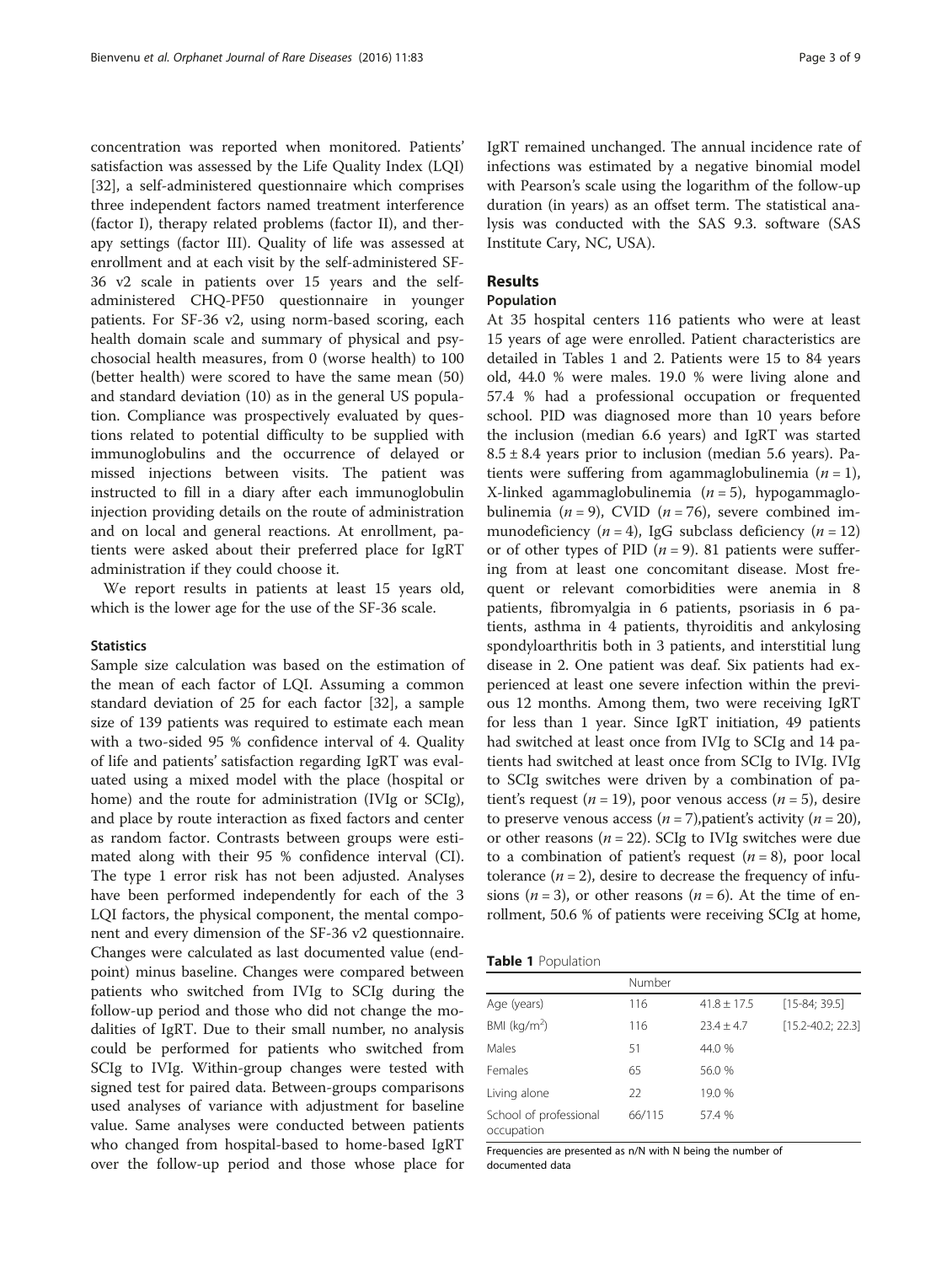#### <span id="page-3-0"></span>Table 2 History of PID

|                                                                | $N = 116$ |                 |                     |
|----------------------------------------------------------------|-----------|-----------------|---------------------|
| Age at PID diagnosis (years)                                   |           | $31.6 \pm 20.3$ | $[0-79.6; 32.4]$    |
| Time from PID diagnosis (years)                                |           | $10.2 \pm 9.9$  | $[0.4 - 50.6; 6.6]$ |
| Type of PID                                                    |           |                 |                     |
| • Agammaglobulinemia                                           | 1         | 0.9%            |                     |
| • X-linked agammaglobulinemia                                  | 5         | 4.3 %           |                     |
| $\cdot$ Hypogammaglobulinemia                                  | 9         | 7.8 %           |                     |
| • Common variable immune<br>deficiency                         | 76        | 65.5 %          |                     |
| • Severe combined immuno-<br>deficiency                        | 4         | 3.5 %           |                     |
| • IgG subclass deficiency with<br>recurrent infections         | 12        | 10.3 %          |                     |
| • Other PID                                                    | 9         | 7.8%            |                     |
| At least one severe infection<br>within the previous 12 months | 6         | 5.2%            |                     |

40.0 % were receiving IVIg at hospital and 9.4 % were receiving IVIg at home (Table 3). The current route was ongoing for  $8.6 \pm 9.3$  years for IVIg and  $3.4 \pm 2.1$  years for SCIg. The median IVIg dose was 571 mg/kg/month whereas the median SCIg dose was 428 mg/kg/month. The mean trough IgG level was  $8.8 \pm 2.2$  g/L at last determination before enrollment.

#### Ig replacement therapy

Patients were followed up for  $12.6 \pm 3.6$  months after enrollment. Compliance was excellent with only 11 patients (7.8 %) having missed at least one infusion during

Table 3 History of IgRT

|                                                     | $N = 116$        |                   |                     |
|-----------------------------------------------------|------------------|-------------------|---------------------|
| Age at start of lgRT (years)                        | $115^a$          | $33.34 \pm 20.17$ | $[0-79.7; 33.6]$    |
| Duration of IgRT (years)                            | 115 <sup>a</sup> | $8.5 \pm 8.4$     | $[0.2 - 38.5; 5.6]$ |
| History of at least one switch<br>from IVIg to SCIg | 49               | 42.2%             |                     |
| History of at least one switch<br>from SCIg to IVIg | 14               | 12.1 %            |                     |
| Route of IgRT at enrollment                         |                  |                   |                     |
| • Mg at hospital                                    | 46               | 39.7 %            |                     |
| $\cdot$ IVIg at home                                | 13               | 11.2 %            |                     |
| $\cdot$ SCIq at home                                | 57               | 49.1 %)           |                     |
| Switch from IVIg to SCIg after<br>enrollment        | 11               | 9.5%              |                     |
| Switch from SCIq to IVIq after<br>enrollment        | $\mathcal{P}$    | 1.7%              |                     |
| Switch from hospital-based to<br>home-based IgRT    | 12               | 10.3 %            |                     |
| Switch from home-based to<br>hospital-based IgRT    | $\mathcal{P}$    | 1.7 %             |                     |
|                                                     |                  |                   |                     |

<sup>a</sup>missing data for one patient

the study period. During follow-up, the modalities of IgRT remained unchanged for 101 (87.1 %) patients and were changed for 15 patients. Ten patients switched from hospital-based IVIg to home-based SCIg, 2 patients with IVIg switched from hospital to home treatment, one patient changed home-based IVIg to home-based SCIg and 2 patients switched from SCIg at home to IVIg at hospital (Fig. [1\)](#page-4-0). Therefore, change in route was often associated with change in place of administration. Changes from hospital-based to home-based IgRT was mainly motivated by patient's request, opportunity of collaboration with a service provider and/or a private nurse, and patient's good understanding of home-based treatment advantages and disadvantages. Changes from home-based to hospital-based IgRT were less frequent  $(N = 4)$ . Two were related to poor local tolerance of SCIg. 82.4 % of patients respected the scheduled injections during the 12-month follow-up period.

#### Satisfaction regarding IgRT

At enrollment, patients exhibited high levels of satisfaction regarding IgRT (Table [4](#page-4-0)). Satisfaction regarding treatment interference (LQI Factor I) was higher for home-based SCIg than for home-based IVIg  $(p = 0.02)$ but not higher than for hospital-based IVIg ( $p = 0.19$ ). In patients with IVIg the place for administration had no impact on LQI Factor I ( $p = 0.12$ ). No impact of route and place for administration was found on satisfaction regarding therapy related problems (LQI Factor II). Satisfaction regarding therapy setting was maximal for home-based SCIg ( $p = 0.005$  when compared to hospitalbased IVIg). In patients with home-based IgRT, no difference was found between IVIg and SCIg  $(p = 0.37)$ . The presence of comorbidity had no impact on the satisfaction level.

Ten patients switched from IVIg to SCIg during follow-up with subsequent improvement in LQI Factor I  $(11.0 \pm 13.7, p = 0.04,$  signed test). No change was noticed for LQI Factor II. Improvement in LQI Factor III did not reach significance  $(p = 0.12)$ . Meanwhile no change was found in patients with unchanged route of administration. Comparing these two groups of patients, the difference in LQI Factor I and LQI Factor III were significant ( $p = 0.004$  and  $p = 0.02$ ). Since almost all patients who switched from IVIg to SCIg concomitantly changed from hospital-based to home-based treatment, similar results were found when comparing change in LQI between patients who replaced hospital-based by home-based treatment (data not shown).

#### Quality of life

At enrollment all dimensions of quality of life, assessed by the SF-36 v2 questionnaire, were impaired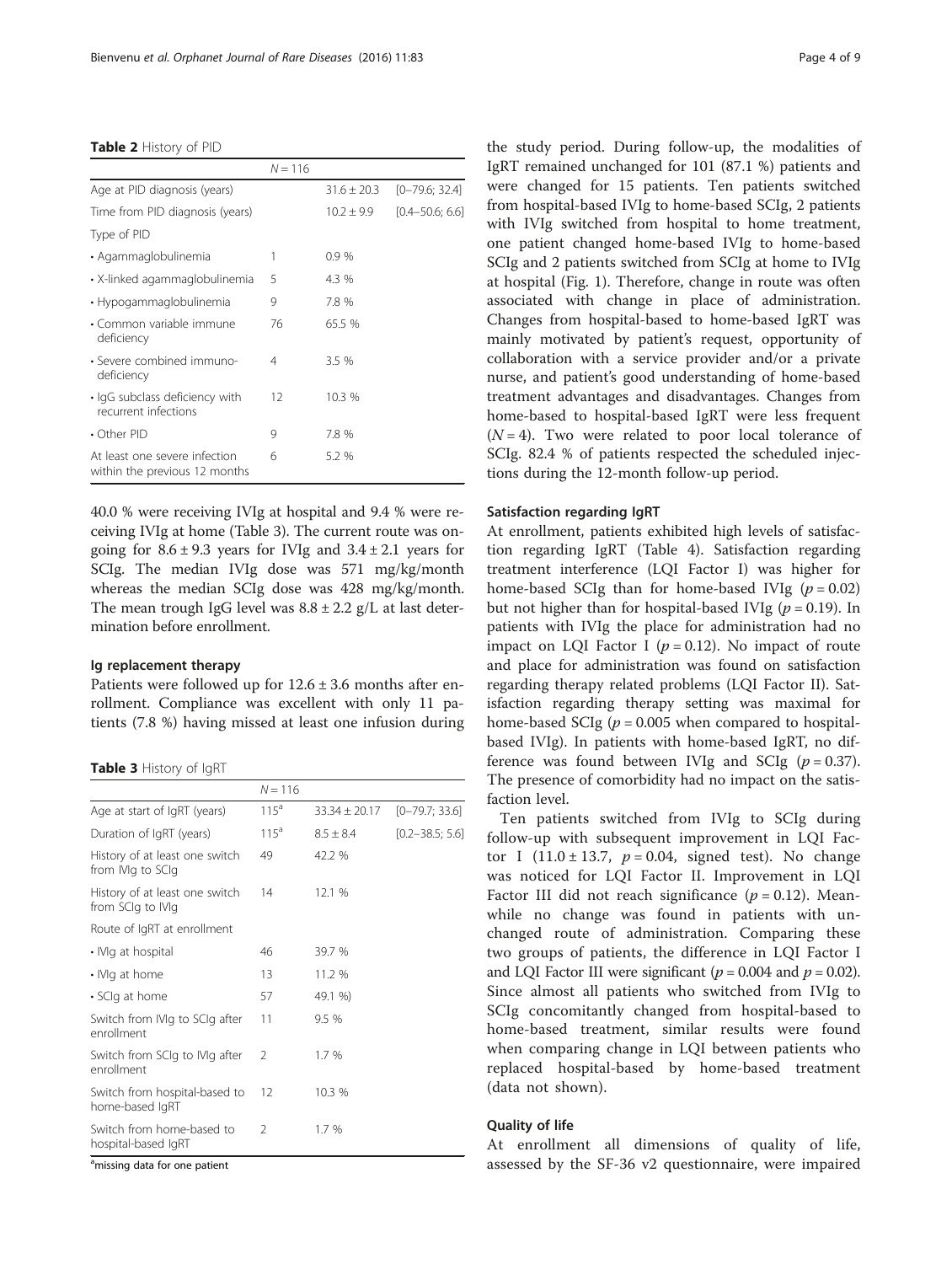<span id="page-4-0"></span>

(Table [5](#page-5-0)). No difference was found between places or routes for IgRT. Quality of life remained unchanged in the 10 patients who switched from IVIg to SCIg during follow-up and no difference was found at the end of the follow-up period between patients who changed and those who did not change IgRT modalities. Patients with concomitant disease had significantly lower scores in some dimensions of quality of life: physical functioning, role physical, bodily pain, and social functioning. Generally, there was no impact of comorbidities on the mental component but alterations of the physical component.

#### Infections

Ten patients experienced a total of 16 severe infections, mostly pulmonary, during the follow-up period resulting in an incidence rate of 0.19 per patient-year [95 % CI 0.08–0.46] without significant difference between IVIg and SCIg. The IgG level was monitored at least once during follow-up in 100 patients for a total of 203 determinations. At only three occasions, serum IgG concentrations of less than 5 g/L were reported.

#### Patient's preference

At enrollment, 11 patients (29 % of those who expressed a preference) receiving hospital-based IVIg declared to prefer being treated at home. Among them 6 switched from hospital-based IVIg to home-based SCIg during follow-up. One patient (8.3 %) treated at enrollment by home-based IVIg preferred being treated at hospital. He switched to home-based SCIg. No patients with SCIg treatment at home expressed their preference for hospital-based IgRT. Two of them however switched to hospital-based IVIg during follow-up.

#### **Discussion**

This observational cohort study involving PID patients receiving IgRT for a long time showed that patients had high levels of satisfaction regarding IgRT with better results for treatment interference and therapy setting (LQI factors I and III) in patients receiving home-based SCIg. In patients receiving home-based treatment, SCIg was associated with a higher level of satisfaction regarding treatment interference when compared to IVIg; in patients receiving IVIg, the place for administration did not affect satisfaction with regard to treatment

|  |  |  |  | Table 4 Satisfaction regarding IgRT at enrollment |
|--|--|--|--|---------------------------------------------------|
|--|--|--|--|---------------------------------------------------|

| <b>Fable +</b> Satisfaction regarding ignit at chromnent |                                          |                                         |                                           |
|----------------------------------------------------------|------------------------------------------|-----------------------------------------|-------------------------------------------|
|                                                          | LQI Factor I                             | LQI Factor II                           | LQI Factor III                            |
| Hospital-based IVIq                                      | $81.2 \pm 2.5$                           | $85.8 \pm 2.3$                          | $82.3 \pm 2.5$                            |
| Home-based IVIq                                          | $72.8 \pm 4.7$                           | $79.5 \pm 4.1$                          | $86.9 \pm 4.5$                            |
| Home-based SCIq                                          | $85.6 \pm 2.3$                           | $85.6 \pm 1.9$                          | $91.5 \pm 2.2$                            |
| Hospital-based IVIg vs home based IVIg                   | $[-2.3 \text{ to } 19.0]$<br>$P = 0.12$  | $[-2.8 \text{ to } 15.5]$<br>$P = 0.17$ | [14.8 to 5.5]<br>$P = 0.37$               |
| Hospital-based IVIg vs home based SCIg                   | $[-11.1 \text{ to } 2.2]$<br>$P = 0.19$  | $[-5.5 \text{ to } 6.0]$<br>$P = 0.93$  | $[-15.5 \text{ to } -2.8]$<br>$P = 0.005$ |
| Home-based IVIg vs home based SCIg                       | $[-23.3 \text{ to } -2.3]$<br>$P = 0.02$ | $[-15.1 \text{ to } 2.9]$<br>$P = 0.18$ | $[-14.6 \text{ to } 5.4]$<br>$P = 0.37$   |

Results are expressed as mean ± standard error. Contrasts are derived from a mixed model with route, place and route by place interaction as fixed factor and center as random factor. Contrasts are provided as two-sided 95 % confidence interval and  $p$  value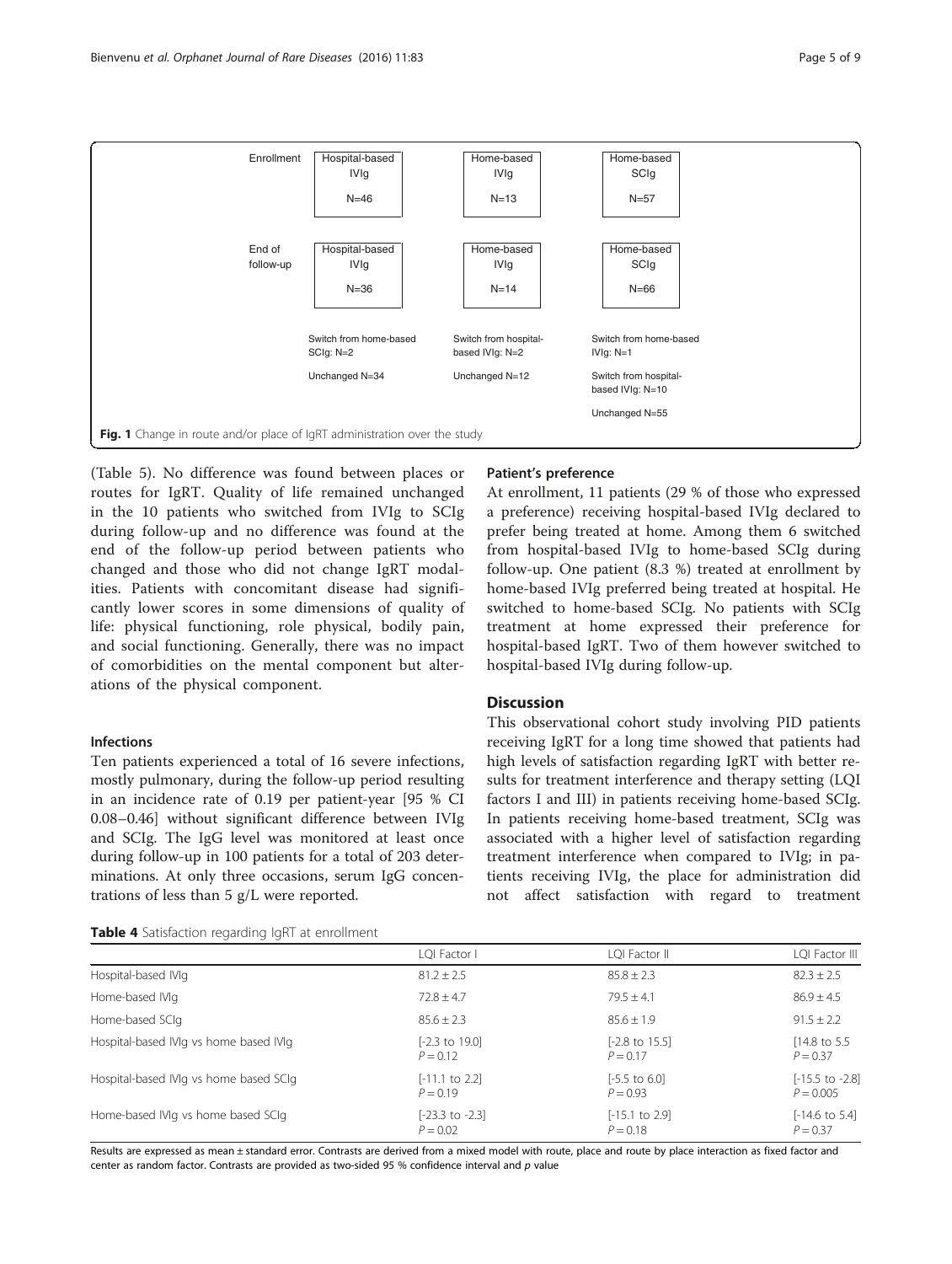|                          | Hospital-based IVIg $N = 46$ | Home-based IVIq $N = 13$ | Home-based SCIq $N = 57$ | р    |
|--------------------------|------------------------------|--------------------------|--------------------------|------|
| Physical functioning     | $47.61 \pm 9.78$             | $48.79 \pm 12.74$        | $49.11 \pm 9.97$         | 0.76 |
| Role physical            | $44.66 \pm 10.04$            | $48.54 \pm 8.91$         | $45.24 \pm 11.39$        | 0.56 |
| Bodily pain              | $47.13 \pm 10.63$            | $49.63 \pm 11.62$        | $46.75 \pm 13.81$        | 0.78 |
| General health           | $37.39 \pm 10.35$            | $34.34 \pm 10.04$        | $37.70 \pm 10.38$        | 0.61 |
| Vitality                 | $44.11 + 11.03$              | $48.69 + 10.02$          | $45.38 \pm 10.19$        | 0.43 |
| Social functioning       | $43.15 \pm 11.25$            | $40.98 + 11.03$          | $43.52 \pm 13.51$        | 0.83 |
| Role emotional           | $41.28 \pm 14.29$            | $40.33 \pm 11.53$        | $44.29 \pm 13.89$        | 0.47 |
| Mental health            | $42.19 + 12.56$              | $42.07 + 13.78$          | $40.58 \pm 12.36$        | 0.81 |
| Physical component score | $46.25 \pm 9.39$             | $49.41 \pm 9.04$         | $46.94 \pm 10.48$        | 0.64 |
| Mental component score   | $40.93 \pm 13.70$            | $39.51 \pm 13.01$        | $41.42 \pm 12.98$        | 0.91 |

<span id="page-5-0"></span>Table 5 Quality of life (SF36 v2) at inclusion regarding IgRT modalities

Mixed model with route and place and interaction of route by place for administration as fixed factors and study center as random factor

interference. No impact of route and place for administration was found on satisfaction regarding therapy related problems (LQI Factor II). The satisfaction regarding therapy setting was higher in patients receiving home-based treatment. Contrasting with high levels of satisfaction, quality of life was impaired in every dimension of the SF-36 questionnaire. Over the 12-month follow-up, 10 patients switched from hospital-based IVIg to home-based SCIg and improved LQI factor I ( $p = 0.004$ ) and factor III ( $p = 0.02$ ) while no change was noticed in LQI factors II and QoL. Meanwhile no change in satisfaction or QoL was found in patients with a stable route of IgRT. When asked about their preferred place of treatment, all but one patient with homebased IgRT would choose to be treated at home and 29 % of patients treated at hospital would prefer home-based IgRT. The annual incidence rate of severe infections was 0.19 per patient-year [95 % CI 0.08–0.46], without difference between IVIg and SCIg.

#### Modalities of IgRT

At the time of enrollment 50.6 % of patients were receiving SCIg at home, 40.0 % were receiving IVIg at hospital and 9.4 % were receiving IVIg at home. Similar numbers have been recently reported in a study of 216 PID patients and 84 caregivers recruited in 21 countries [\[31](#page-7-0)]: hospital-based IVIg (47 %), home-based IVIg (7 %), hospital-based SCIg (3 %) and home-based SCIg (43 %). The importance of SCIg in France has already been highlighted. In 2006 the IRIS study group found that 58 % of French PID patients were receiving SCIg [\[33](#page-8-0)]. Conversely, the analysis of the European ESID database in 2008 showed that 76 % of patients were receiving IVIg [[34, 35\]](#page-8-0).

#### Patients' satisfaction

Patient's satisfaction is a key factor of compliance. Satisfaction is related to experience and expectations. The

higher the correlation between them, the better the patient's satisfaction. At the same efficacy level, the choice between two treatments or two administration routes may depend on patients' satisfaction [[36\]](#page-8-0). SCIg injections are more frequent than IVIg and sometimes involve multiple sites, two points that could impair patients' satisfaction [\[37\]](#page-8-0); on the other hand, monthly travels to hospital could also be a source of dissatisfaction for the patient. The life quality index (LQI) aims at evaluating a patient's satisfaction exploring 3 dimensions: treatment interference, therapy-related problems and therapy settings. LQI has been developed for patients with IgRT [[32\]](#page-7-0). Evaluating satisfaction of 58 PID patients receiving lifelong IgRT, Nicolay et al., [\[15\]](#page-7-0) found values for factors I, II and III of 90.3 ± 12.8, 80.9 ± 20.3 and 96.1 ± 7.8. Results showed slightly lower satisfaction in our population specially when considering that 67 % of Nicolay's patients were receiving hospital-based IVIg and that 13 % were receiving home-based IVIg, two groups of patients who exhibited lower satisfaction levels for factors I and III in our population. Our results are more in line with a study reported by Gardulf et al. [\[38](#page-8-0)] in 21 children and 85 adults receiving home-based SCIg with mean values of 86.4, 78.4 and 93.2 for factors I, II, and III, respectively after 10 months of treatment. Using another tool for measuring satisfaction by a questionnaire sent to the patients and caregivers affiliated to the International Patient Organisation for Primary Immunodeficiencies (IPOPI), Espanol et al. [\[31](#page-7-0)] reported that most patients (76 %) were satisfied with their treatment, with higher levels of satisfaction in patients receiving SCIg than in those treated with IVIg. Treatment interference with daily life was lower with SCIg, and patients highlighted the ability to self-administer, being able to fit the treatment into their schedule and the reduced duration of administration. Higher satisfaction levels have already been attributed to better therapy convenience and greater independence [[3\]](#page-7-0).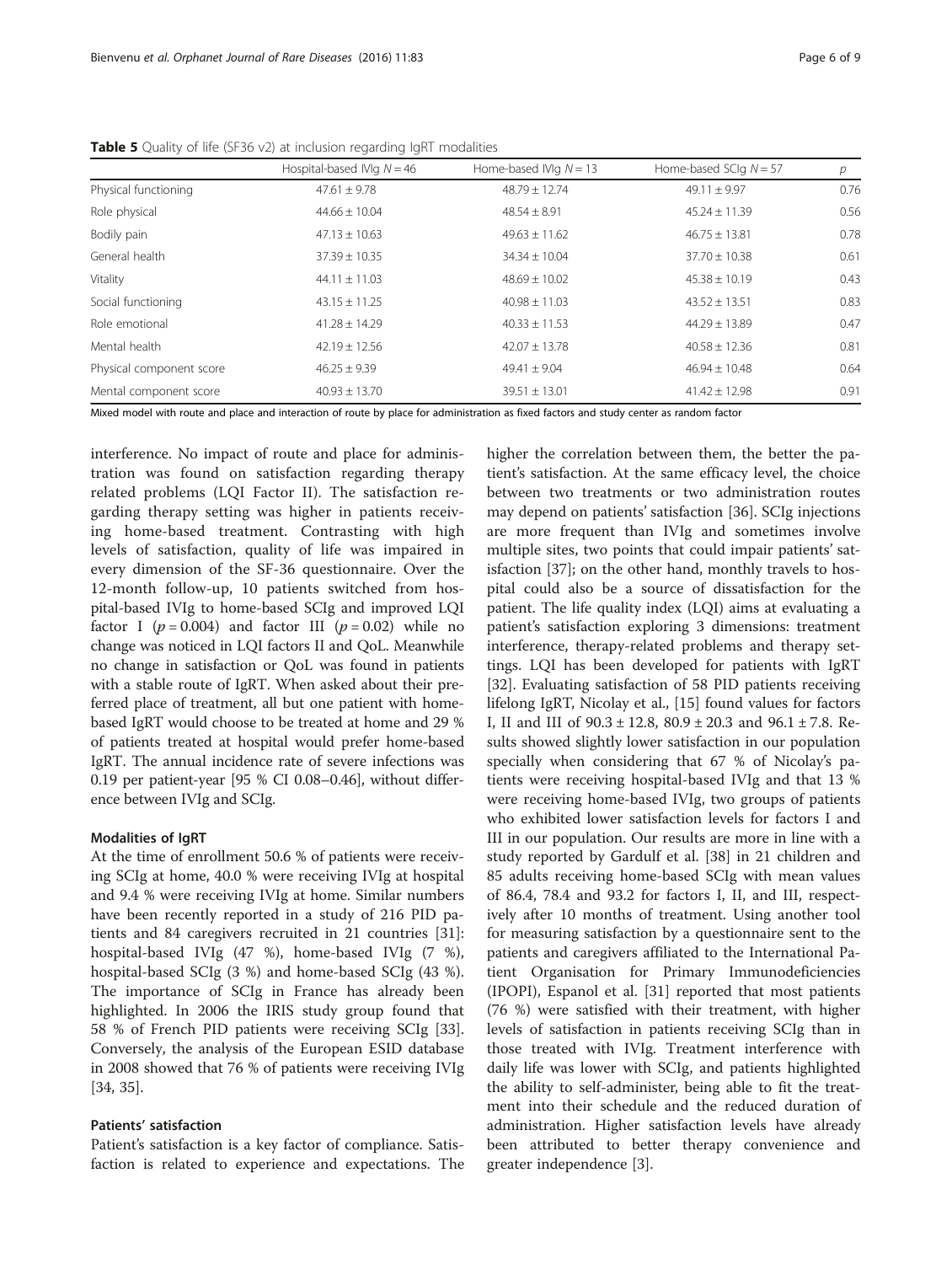Ten patients switched from IVIg to SCIg during the follow-up. Change of route was most often combined with change of place. In the Nicolay's study [\[15](#page-7-0)], 39 patients switched from hospital-based IVIg to homebased SCIg with a significant improvement of factor I and factor III. In the Gardulf study [\[38](#page-8-0)], 77 patients switched from hospital-based SCIg to home-based SCIg with a significant improvement of LQI factors I, II and III. In our study, switching from IVIg to SCIg was followed by a significant improvement in factors I and III. As in the Nicolay study no change was reported in factor II. Interestingly, satisfaction levels remained stable in patients who did not change the modalities of IgRT during follow-up. Since changes in route of administration were mostly concomitant to changes in place for administration, we were not able to discriminate the role of change in route or place on satisfaction improvement.

#### Quality of life

IgRT has demonstrated improvement of quality of life in PID patients mainly by reducing the frequency of infections and the fear of further infections [[12,](#page-7-0) [39](#page-8-0)]. Despite the low incidence of infectious events in our population with long-standing IgRT, all dimensions of quality of life were impaired. This has already been reported. Patients with CVID were found to score lower on the General Health scale in comparison to other patients with chronic diseases and to have higher limitations due to their physical health [[7](#page-7-0)]. Children with PID had significantly lower emotional and social functioning compared to children with juvenile inflammatory arthritis [[6\]](#page-7-0). Asking PID patients and/or their caregivers about satisfaction regarding IgRT and quality of life (SF-12 v2), Espanol et al. [\[31](#page-7-0)] reported an impairment in quality of life with scores ranging from 37.9 (general health) to 46.5 (mental health). The summary physical component was 40.7 and the mental component was 46.5. Presence of comorbidities impaired physical components of quality of life. Fairly poor quality of life contrasted with high levels of satisfaction. The absence of correlation between quality of life and satisfaction has already been reported [[15\]](#page-7-0). These results suggest that the SF-36 measures different underlying concepts than the LQI and more generally than satisfaction cannot be confounded with quality of life. Switch from IVIg to SCIg improved satisfaction regarding IgRT but did not modify QoL measured by the SF-36 v2. Similar results have already been reported. In a study of 40 patients switching from IVIg to SCIg no difference was seen in SF-36 for patients over 14 years whereas the mean LQI significantly improved [[40\]](#page-8-0).

#### Patients' preference

Around 70 % of patients with hospital-based IgRT confirmed their preference for hospital-based treatment whereas almost all patients with home-based treatment would choose to be treated at home if given the choice. These results suggest that IgRT takes advantages of various places and routes for administration and that patients should have access to the most appropriate immunoglobulin therapy according to their disease and personal conditions. Espanol et al. [\[31](#page-7-0)] conducted a conjoint analysis of patients' preference based on five attributes of the treatment (autonomy regarding administration, frequency, place, duration of administration and number of needle sticks). They reported that patients and caregivers generally preferred self-administration over administration by a health care professional and administration at home rather than at hospital. These results were however driven by patients receiving SCIg at home, and patients treated with IVIg preferred an administration by a health professional. Studying 30 patients having switched from IVIg to SCIg, Hoffman et al. reported that 92 % of adults stated a preference for SCIg and 83 % preferred home therapy over therapy in clinic setting [[41\]](#page-8-0). The physician should certainly be aware of the patient's preference regarding the modalities of IgRT to improve patient's satisfaction. Moreover, patients should be informed and involved in the choice of the most appropriate and best individualized treatment. In the study conducted by Espanol et al. [[31\]](#page-7-0) only 13 % of patients have been the main decision-makers in the choice of IgRT modalities.

#### Limitations

This study has some limitations. Due to its observational nature, visits were not prescheduled. Infectious events have been collected retrospectively by the physician at each visit. Residual IgG levels were not monitored on a regular basis. Switches from IVIg to SCIg or from hospital-based to home-based treatment were decided in real-life conditions and were not randomized. Therefore, the group of patients whose modalities of IgRT remained unchanged cannot be considered as a control group. Completion of patient's diaries was not exhaustive and could have been more likely completed by patients who were more prone to complain from adverse reactions. Patients were recruited by specialized hospital centers and could therefore not be representative of the whole population of PID patients receiving IgRT in France. Nevertheless the inclusion/exclusion criteria were not expected to select a specific population.

#### Conclusion

PID patients with long-standing IgRT expressed a high degree of satisfaction regarding the replacement therapy.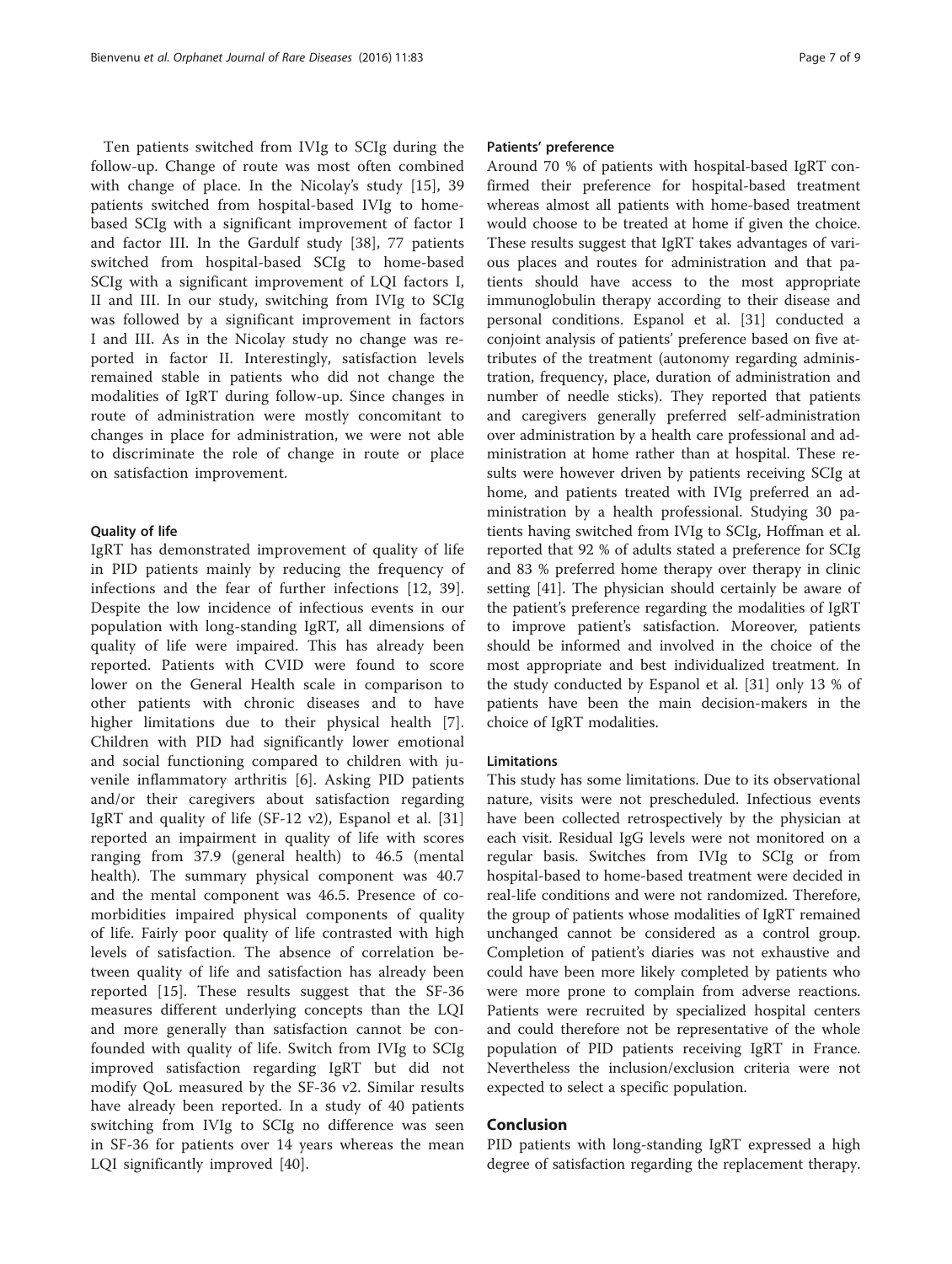<span id="page-7-0"></span>Conversely, all dimensions of quality of life were impaired. Satisfaction regarding treatment interference and therapy settings was higher for SCIg at home. A significant proportion of patients however expressed their preference of hospital-based treatment. These results suggest that the physician should be aware of the patient's preference and personal conditions when choosing the modalities of IgRT. Sharing the decision with the patient would improve the patient's satisfaction regarding IgRT.

#### Authors' contributions

BB, GC, CH, MP, PCh, PCl, EH, JCC, JCD, RJ reviewed the data and approved the final manuscript as submitted. PCl also conducted the statistical analysis independently.

#### Competing interests

B. Bienvenu, G. Cozon, C. Hoarau, P. Cherin and R. Jaussaud are part of the scientific committee for the VISAGES Study and earned fees from Octapharma.

B. Bienvenu, G. Cozon, C. Hoarau, M. Pasquet, P. Cherin, E. Hachulla and R. Jaussaud were investigators for the VISAGES Study.

B. Bienvenu, P. Cherin, G. Cozon, C. Hoarau and R. Jaussaud take part in several scientific boards and also take part in several studies led by Octapharma.

P. Clerson works as an independent statistician and earned fees from Octapharma to conduct the statistical analysis and draft the manuscript. J.C. Crave and J.C. Delain work as employees of Octapharma-France. M. Pasquet declares no competing interests.

#### Author details

<sup>1</sup>Internal Medicine Department, University Hospital Centre of Caen, avenue de la Côte de Nacre, BP 95182, 14033 Caen cedex 9, France. <sup>2</sup>Edouard Herriot Hospital, Clinical Immunology, 5 place d'Arsonval, 69437 Lyon cedex 03, France. <sup>3</sup>Renal Transplantation & Clinical immunology Department, University Hospital Centre of Tours, 2 bd Tonnellé, 37044 Tours cedex, France. <sup>4</sup>Pediatric Hematology and Oncology Department, University Hospital Centre of Toulouse, 330 avenue de la Grande Bretagne, 31059 Toulouse cedex 9, France. <sup>5</sup>Internal Medicine Department, Saint Antoine Hospital, 184 rue du Faubourg Saint Antoine, 75571 Paris cedex 12, France. <sup>6</sup>Soladis Clinical Studies, 84 boulevard du Général Leclerc, 59100 Roubaix, France. <sup>7</sup>Internal medecine Department, CHRU Lille – Hôpital Claude Huriez, 2 avenue Oscar Lambret, 59037 Lille Cedex, France. <sup>8</sup>Octapharma France, 62bis avenue André Morizet, 92100 Boulogne-Billancourt, France. <sup>9</sup>Internal Medicine and Infectious Diseases Department, University Hospital Centre of Reims, avenue du Gal Koenig, 51092 Reims cedex, France.

## Received: 26 February 2016 Accepted: 10 May 2016<br>Published online: 22 June 2016

#### References

- 1. Champi C. Primary immunodeficiency disorders in children: prompt diagnosis can lead to lifesaving treatment. J Pediatr Health Care. 2002;16(1):16–21.
- 2. Tcheurekdjian H, Palermo T, Hostoffer R. Quality of life in common variable immunodeficiency requiring intravenous immunoglobulin therapy. Ann Allergy Asthma Immunol. 2004;93(2):160–5.
- Gardulf A et al. Children and adults with primary antibody deficiencies gain quality of life by subcutaneous IgG self-infusions at home. J Allergy Clin Immunol. 2004;114(4):936–42.
- 4. Mozaffari H et al. Health-related quality of life in primary immune deficient patients. Iran J Allergy Asthma Immunol. 2006;5(1):23–7.
- 5. Soresina A et al. The quality of life of children and adolescents with X-linked agammaglobulinemia. J Clin Immunol. 2009;29(4):501–7.
- 6. Kuburovic NB et al. Health-related quality of life, anxiety, and depressive symptoms in children with primary immunodeficiencies. Patient Prefer Adherence. 2014;8:323–30.
- 7. Tabolli S et al. Longitudinal study on health-related quality of life in a cohort of 96 patients with common variable immune deficiencies. Front Immunol. 2014;5:605.
- 8. Zebracki K et al. Health-related quality of life of children with primary immunodeficiency disease: a comparison study. Ann Allergy Asthma Immunol. 2004;93(6):557–61.
- Jiang F, Torgerson TR, Ayars AG. Health-related quality of life in patients with primary immunodeficiency disease. Allergy, Asthma Clin Immunol. 2015;11:27.
- 10. Aguilar C et al. Prevention of infections during primary immunodeficiency. Clin Infect Dis. 2014;59(10):1462–70.
- 11. Pappas BE. Primary immunodeficiency disorders in infancy. Neonatal Netw. 1999;18(1):13–22.
- 12. Wood P. Human normal immunoglobulin in the treatment of primary immunodeficiency diseases. Ther Clin Risk Manag. 2012;8:157–67.
- 13. Boyle ML, Scalchunes C. Impact of intravenous immunoglobulin (IVIG) treatment among patients with Primary Immunodeficiency diseases. Pharmaceuticals Policy Laws. 2008;10:133–46.
- 14. Gardulf A et al. Safety of rapid subcutaneous gammaglobulin infusions in patients with primary antibody deficiency. Immunodeficiency. 1993;4(1-4):81–4.
- 15. Nicolay U et al. Health-related quality of life and treatment satisfaction in North American patients with primary immunedeficiency diseases receiving subcutaneous IgG self-infusions at home. J Clin Immunol. 2006;26(1):65–72.
- 16. Gardulf A, Nicolay U. Replacement IgG therapy and self-therapy at home improve the health-related quality of life in patients with primary antibody deficiencies. Curr Opin Allergy Clin Immunol. 2006;6(6):434–42.
- 17. Misbah S et al. Subcutaneous immunoglobulin: opportunities and outlook. Clin Exp Immunol. 2009;158 Suppl 1:51–9.
- 18. Gardulf A et al. Rapid subcutaneous IgG replacement therapy is effective and safe in children and adults with primary immunodeficiencies–a prospective, multi-national study. J Clin Immunol. 2006;26(2):177–85.
- 19. Chapel HM et al. The comparison of the efficacy and safety of intravenous versus subcutaneous immunoglobulin replacement therapy. J Clin Immunol. 2000;20(2):94–100.
- 20. Fasth A, Nystrom J. Safety and efficacy of subcutaneous human immunoglobulin in children with primary immunodeficiency. Acta Paediatr. 2007;96(10):1474–8.
- 21. Gardulf A et al. Subcutaneous immunoglobulin replacement in patients with primary antibody deficiencies: safety and costs. Lancet. 1995;345(8946):365–9.
- 22. Gardulf A, Hammarstrom L, Smith CI. Home treatment of hypogammaglobulinaemia with subcutaneous gammaglobulin by rapid infusion. Lancet. 1991;338(8760):162–6.
- 23. Buckley RH, Schiff RI. The use of intravenous immune globulin in immunodeficiency diseases. N Engl J Med. 1991;325(2):110–7.
- 24. Waniewski J, Gardulf A, Hammarstrom L. Bioavailability of gamma-globulin after subcutaneous infusions in patients with common variable immunodeficiency. J Clin Immunol. 1994;14(2):90–7.
- 25. Gardulf A et al. Lifelong treatment with gammaglobulin for primary antibody deficiencies: the patients' experiences of subcutaneous selfinfusions and home therapy. J Adv Nurs. 1995;21(5):917–27.
- 26. Abrahamsen TG, Sandersen H, Bustnes A. Home therapy with subcutaneous immunoglobulin infusions in children with congenital immunodeficiencies. Pediatrics. 1996;98(6 Pt 1):1127–31.
- 27. Remvig L et al. Prophylactic effect of self-administered pump-driven subcutaneous IgG infusion in patients with antibody deficiency: a tripleblind cross-over study comparing P-IgG levels of 3 g l-1 versus 6 g l-1. J Intern Med. 1991;229(1):73–7.
- 28. Wasserman RL. Hizentra for the treatment of primary immunodeficiency. Expert Rev Clin Immunol. 2014;10(10):1293–307.
- 29. Lingman-Framme J, Fasth A. Subcutaneous immunoglobulin for primary and secondary immunodeficiencies: an evidence-based review. Drugs. 2013;73(12):1307–19.
- 30. Hachulla E et al. Home sequential high dose intravenous immunoglobulins in systemic autoimmune disease. Ann Rheum Dis. 2002;61(3):277–8.
- 31. Espanol T et al. Improving current immunoglobulin therapy for patients with primary immunodeficiency: quality of life and views on treatment. Patient Prefer Adherence. 2014;8:621–9.
- 32. Nicolay U et al. Measuring treatment satisfaction in patients with primary immunodeficiency diseases receiving lifelong immunoglobulin replacement therapy. Qual Life Res. 2005;14(7):1683–91.